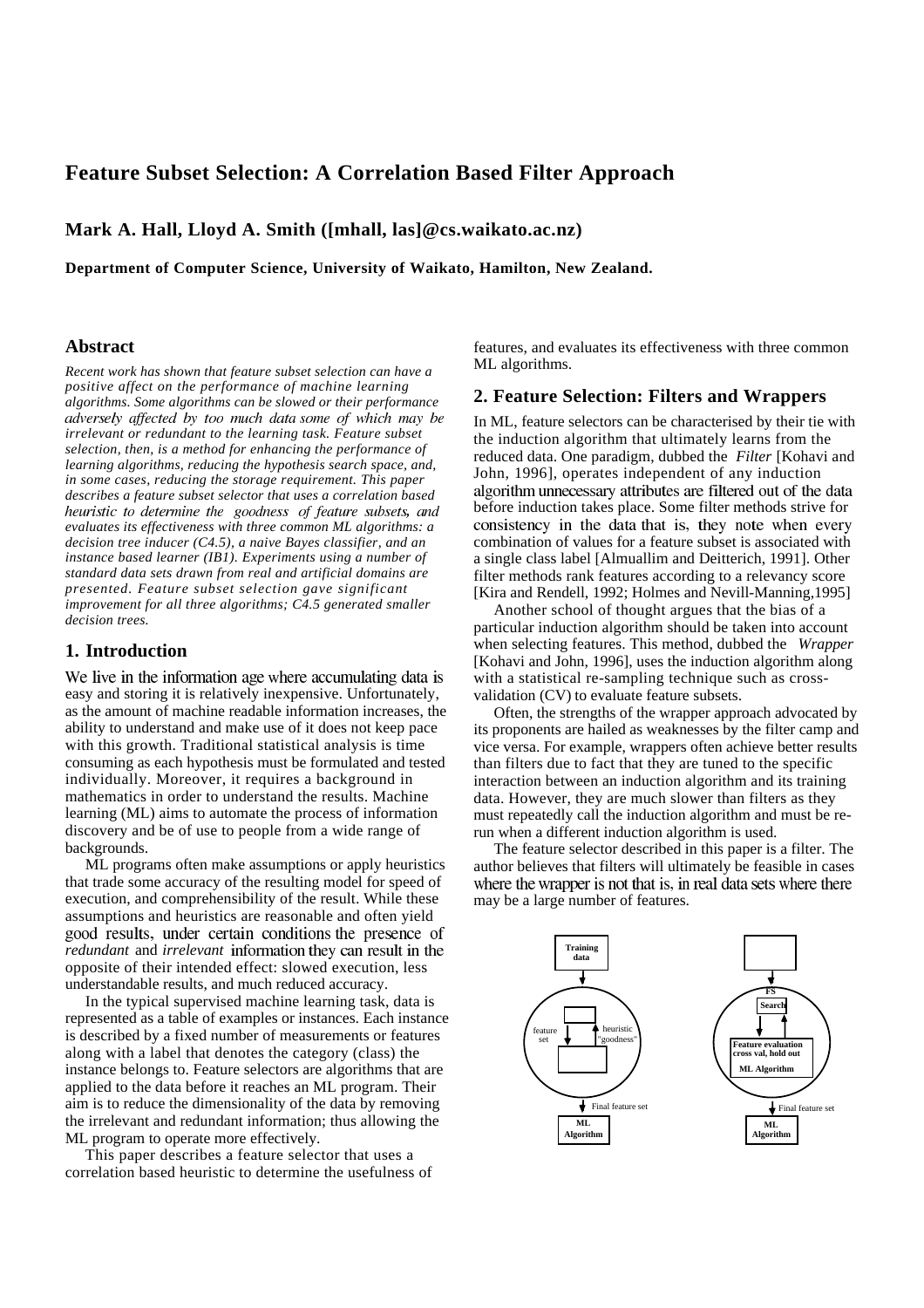#### **2.1 Search**

Most feature selection algorithms perform a search through the space of feature subsets. Since the size of this space is exponential in the number of features, an exhaustive search is usually intractable. Greedy hill climbing search strategies such as forward selection and backward elimination [Kittler, 1978] are often applied to search the feature subset space in reasonable time. Although simple, these searches often yield<br>good results [Kohavi and John, 1996] comparable to more sophisticated AI search strategies such as Best First search and Beam search [Rich and Knight, 1991].

Greedy hill climbing expands the current node and moves to the child with the highest evaluation. Nodes are expanded by applying search space operators to them (add or delete a single feature for forward selection and backward Elimination respectively).

| Table 1: Hill climbing search |  |  |  |  |  |
|-------------------------------|--|--|--|--|--|
|-------------------------------|--|--|--|--|--|

| 1. Let $s \leftarrow$ start state.                                                                             |
|----------------------------------------------------------------------------------------------------------------|
| 2. Expand s by applying search operators.                                                                      |
| 3. Evaluate each child t of s.                                                                                 |
| 4. Let $s \leftarrow$ child t with highest evaluation $e(t)$ .                                                 |
| in the state of the state of the state of the state of the state of the state of the state of the state of the |

5. If  $e(s) > e(s)$  then  $s \leftarrow s$ , go to step 2.

```
6. Return s.
```
Forward selection starts with an empty set of features; Backward elimination starts with a full set of features. Forward selection will terminate when no child node is better than its parent, while backward elimination will continue to delete features as long as a child is not worse than its parent.

Forward selection and backward elimination are the used in the experiments described in section 4.

## **3. CFS: Correlation-based Feature Selection**

Like the majority of feature selection programs, CFS uses a search algorithm along with a function to evaluate the merit of feature subsets. The heuristic by which CFS measures the goodness of feature subsets takes into account the usefulness of individual features for predicting the class label along with the level of intercorrelation among them. The hypothesis on which the heuristic is based can be stated:

Good feature subsets contain features highly correlated (predictive of) with the class, yet uncorrelated with (not predictive of) each other.

Equation 1 formalises the heuristic.

$$
G_s = \frac{k\overline{r_{ci}}}{\sqrt{k + k(k-1)\overline{r_{ii}}}}
$$

It is, in fact, Pearson s correlation, where all variables have been standardised. The numerator can be thought of as giving an indication of how predictive of the class a group of features are; the denominator of how much redundancy there is among them. The heuristic goodness measure should filter out irrelevant features as they will be poor predictors of the class. Redundant features should be ignored as they will be highly correlated with one or more of the other features.

#### **3.1 Feature Correlations**

By and large most classification tasks in ML involve learning to distinguish between nominal class values, but may involve features that are ordinal or continuous. A measure based on conditional entropy [Press et al., 1988] is used to measure correlations between features and the class, and between features. Continuous features are first converted to nominal by binning. If *X* and *Y* are discrete random variables with respective ranges  $R_x$  and  $R_y$ , Equations 2 and 3 give the entropy of *Y* before and after observing *X*.

$$
H(Y) = -\sum_{y \in R_j} p(y) \log(p(y))
$$
  
(
$$
|\quad) = -\sum_{x \in R_j} p(x) \sum_{y \in R_j} p(y|x) \log(p(y|x))
$$

Equation 4 gives a measure of correlation or dependency of *Y* on *X.* This measure is sometimes called the *uncertainty coefficient* of *Y* [Press et al., 1988].

$$
C(Y|X) = \frac{H(Y) - H(Y|X)}{H(Y)}
$$

- $\ddot{A}$  IB1: An instance based learner. Classifies a new instance by comparing it with a data base of instances seen during training. The class of the most similar training instance is assigned to the new instance.
- Ä Naive Bayes: A bayesian classifier that assumes *independence* between features in order to simplify the calculation of conditional probabilities.
- Ä C4.5: A decision tree inducer. Builds a decision tree for the training data in a greedy fashion by always testing features that provide the most *gain* in information. Leaves in the tree correspond to classifications.

#### **4.1 Domains**

Data sets from seven natural domains and three artificial domains were drawn from the UCI repository of machine learning databases. These data sets were chosen because of the prevalence of nominal features and their predominance in the literature. Three additional artificial domains were borrowed from work by Langley and Sage [1994]. They each have 3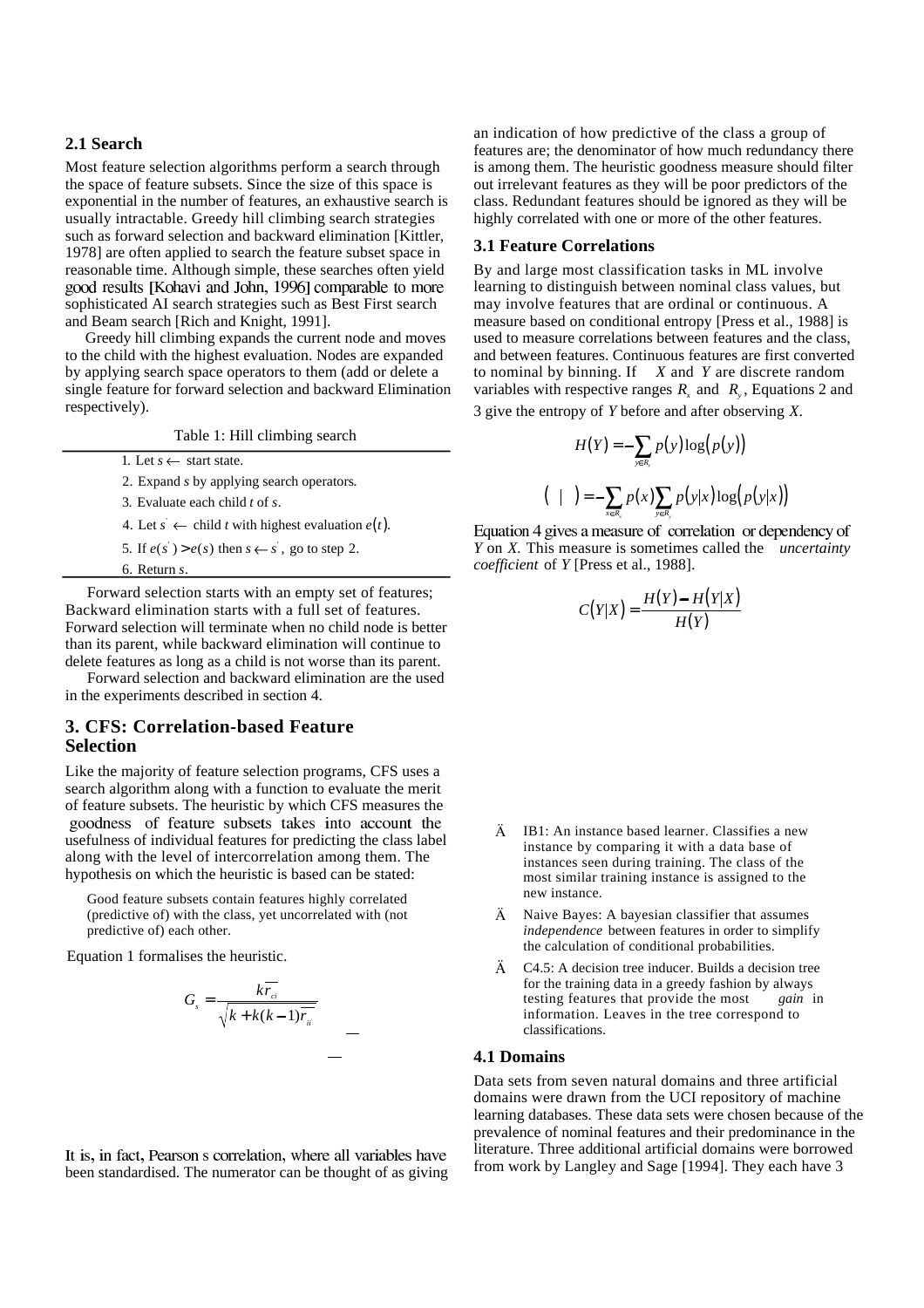relevant features to which a further 27 irrelevant features have been added. These boolean domains exhibit an increasing level of feature interaction. It is expected that CFS will have difficulty dealing with domains with high levels of feature interaction. Under these conditions, the usefulness of individual features is difficult to distinguish.

| Domain                           | Total # Features   | Train / Test |
|----------------------------------|--------------------|--------------|
| Mushroom                         | 22                 | 1000/7124    |
| Vote                             | 16                 | 218/217      |
| Vote1                            | 15                 | 218/217      |
| Credit                           | 15                 | 228/462      |
| Lymphography                     | 18                 | 98/50        |
| Primary tumor                    | 17                 | 226/113      |
| <b>Breast Cancer</b>             | 9                  | 191/95       |
| $x_1x_2, x_3$                    | 30 (27 irrelevant) | 400 / 800    |
| $x_1x_2 \vee x_1x_3 \vee x_2x_3$ |                    |              |
| $x_1x_2x_3 \vee x_1x_2$          |                    |              |
| Monks1                           | 6 (3 irrelevant)   | 124/432      |
| Monks2                           | 6                  | 169/432      |
| Monks3                           | 6 (3 irrelevant)   | 122/432      |

Table 2: Natural and artificial domains

## **4.3 Experiment 1: CFS vs No CFS**

50 runs were done with and without feature selection for each ML algorithm on each data set. For each run the following procedure was applied:

- 1) A data set was randomly split into a training and test set (sizes are given in Table 2)
- 2) Each ML algorithm was applied to the training set; the resulting model was used to classify the test set.
- 3) CFS was applied to the training data, reducing its dimensionality. The test set was reduced by the same factor. Each ML algorithm was applied to the reduced data as in step 2.
- 4) Accuracies over 50 runs for each ML algorithm were averaged.

Forward selection and backward elimination searches were used. Results for forward selection are given as there was (on average) little difference between the two search methods.

In addition to accuracy, tree sizes for C4.5 were recorded. Smaller trees are generally preferred as they are easier to understand.

## **4.4 Experiment 2: CFS vs Wrapper**

A second experiment was run in order to get a feel for how well CFS performs against the popular Wrapper feature selector. Using the same data sets as in experiment 1, feature selection by the Wrapper (10 fold CV on the train set) was compared with feature selection by CFS using C4.5 as the final induction algorithm. Due to the length of time taken by the Wrapper to perform its search, only two runs were done on each data set: one using a forward selection search, the other a backward elimination search.

## **5. Results**

Tables 3 and 4 show the results for IB1 and Naive Bayes, respectively, for experiment 1. Feature selection significantly

improves the performance of IB1 on 3 of natural domains and 3 of the artificial domains. Performance is significantly degraded on 2 of the natural and 3 of the artificial domains. CFS has successfully removed the 27 irrelevant attributes from the first two boolean domains (B1 & B2). As expected, CFS is not effective on the third of the boolean domains (B3). Due to the high degree of feature interaction in this domain, none of the relevant features in isolation can be distinguished from the irrelevant ones. Similarly, on the Monks1 and Monks2 domains there are strong feature interactions. As can be seen from the last column of Table 1, CFS has drastically reduced the number of features in each data set. In the Vote domain, a major improvement can be had using only one of the original features.

Table3: Accuracy of IB1 with (IB1-CFS) and without (IB1) feature selection. The p column gives the probability that the observed difference between the two is due to sampling (confidence is 1 minus this probability). Bolded values show where one is significantly better than the other at the 0.95 level. The last column shows the number of features selected (rounded to the nearest feature, minus std. deviations) versus the number features originally present.

| Domain         | IB <sub>1</sub>  | <b>IB1-CFS</b>   | p     | #f/orig |
|----------------|------------------|------------------|-------|---------|
| Mush           | 99.96 $\pm 0.06$ | $98.52 \pm 0.07$ | 0.0   | 1/22    |
| Vote           | $92.16 \pm 1.41$ | $95.64 + 0.87$   | 0.0   | 1/16    |
| Vote1          | $88.48 \pm 1.99$ | $88.83 \pm 2.27$ | 0.262 | 5/15    |
| Credit         | $80.13 \pm 1.67$ | $84.65 \pm 1.91$ | 0.0   | 1/15    |
| Lymph          | $78.56 \pm 6.27$ | $75.32 + 5.52$   | 0.005 | 6/18    |
| Primary        | 36.66 ±3.54      | $37.58 \pm 3.22$ | 0.028 | 11/17   |
| <b>Breast</b>  | 70.68 ±3.90      | $70.17 \pm 3.66$ | 0.376 | 3/9     |
| B1             | $86.52 + 0.87$   | $100.0 + 0.0$    | 0.0   | 3/30    |
| B2             | $72.45 + 1.34$   | 100.0<br>$+0.0$  | 0.0   | 3/30    |
| B <sub>3</sub> | $79.55 \pm 1.36$ | $74.09 \pm 3.73$ | 0.0   | 7/30    |
| Monks1         | $86.40 + 1.88$   | $74.58 \pm 1.74$ | 0.0   | 1/6     |
| Monks2         | $72.22 + 1.78$   | $63.72 \pm 2.89$ | 0.0   | 1/6     |
| Monks3         | $91.67 \pm 1.46$ | $96.85 \pm 0.89$ | 0.0   | 2/6     |

Table 4: Accuracy of Naive Bayes with and without feature selection.

| Domain         | Naive Bayes      | Naive-CFS           | p     | #f/orig |
|----------------|------------------|---------------------|-------|---------|
| Mush           | $94.75 \pm 0.68$ | 98.49<br>± 0.13     | 0.0   | 1/22    |
| Vote           | $90.24 + 1.53$   | 95.56<br>$+1.03$    | 0.0   | 1/16    |
| Vote1          | $87.20 \pm 1.84$ | 89.04<br>$+1.63$    | 0.0   | 5/15    |
| Credit         | 78.21 ±1.49      | $\pm$ 3.78<br>83.78 | 0.0   | 1/15    |
| Lymph          | 81.96<br>$+4.77$ | $79.14 \pm 5.92$    | 0.001 | 6/18    |
| Primary        | 46.87<br>$+3.07$ | $45.90 \pm 3.20$    | 0.014 | 11/17   |
| <b>Breast</b>  | $71.67 \pm 3.69$ | $71.02 \pm 3.58$    | 0.086 | 3/9     |
| B1             | $96.41 \pm 1.03$ | $100 \pm 0$         | 0.0   | 3/30    |
| B <sub>2</sub> | $98.50 \pm 1.14$ | $100 + 0$           | 0.0   | 3/30    |
| B <sub>3</sub> | $75.10 \pm 0.98$ | $\pm 0.66$<br>75.64 | 0.0   | 7/30    |
| Monks1         | 72.74 ±1.89      | 75.0<br>$\pm 0.0$   | 0.0   | 1/6     |
| Monks2         | $63.74 \pm 2.08$ | 65.10<br>$+1.84$    | 0.0   | 1/6     |
| Monks3         | $97.08 \pm 0.57$ | $97.16 \pm 0.39$    | 0.359 | 2/6     |

The results of feature selection for Naive Bayes are even more successful. Significant improvement is recorded on 9 of the 13 domains and significant degradation on only 2. Interestingly, small improvement is recorded on those artificial domains with feature interactions. It turns out that